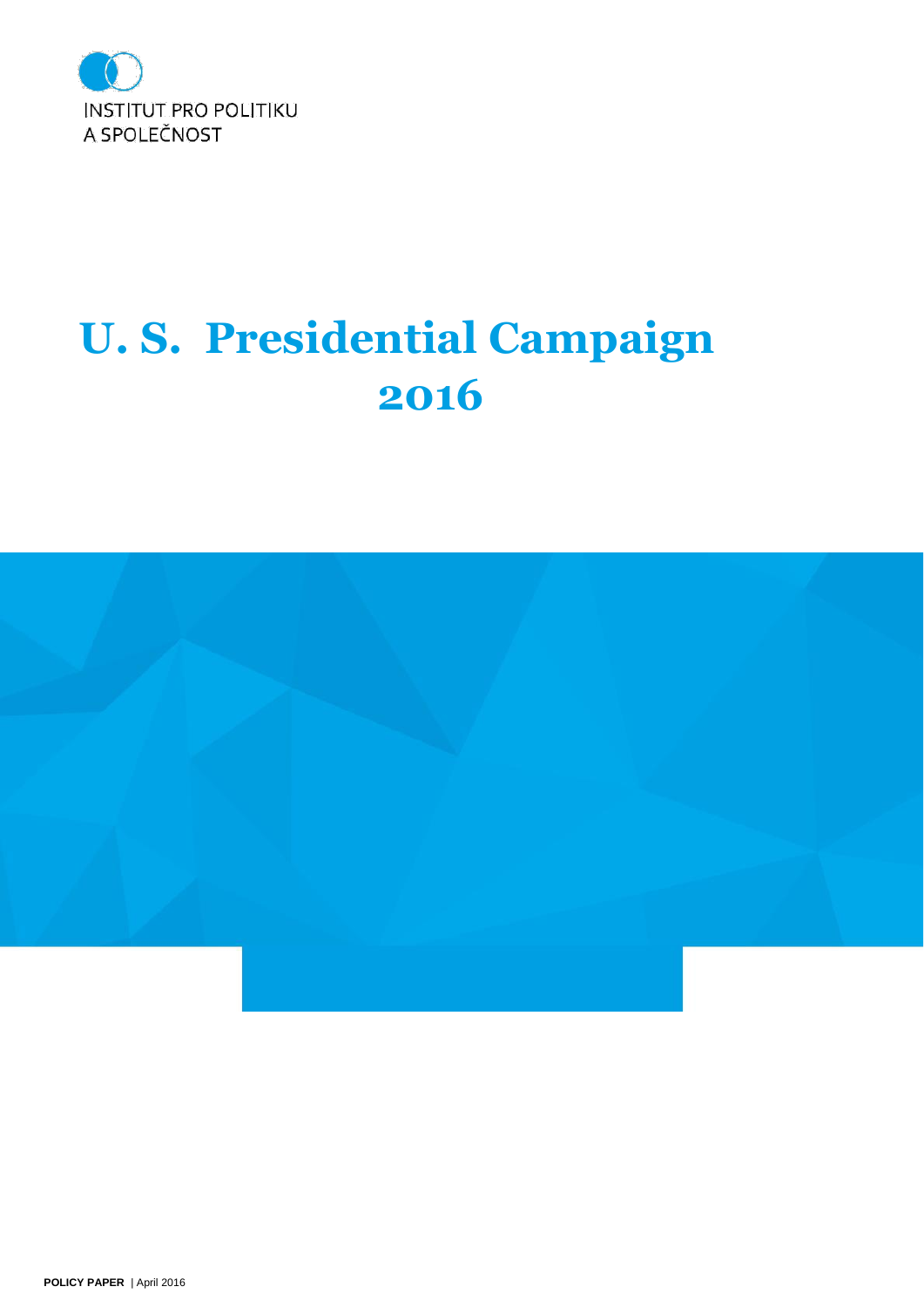# **U. S. Presidential Campaign 2016**

Policy Paper – Adam Deines and Amanda Place, April 2016

# **Primaries and Presidential Candidates for Upcoming Elections**

On Tuesday, November 8, 2016, Americans from across the country will place their votes for the next President of the United States. The 2016 candidates cover various positions along the spectrum, from "far right" to "far left" and anywhere in between. Furthermore, the Republican Party bombarded the public with an unusual number of candidates  $(17)$ announcing their campaign early in the race.

Hence, why the current presidential campaign series has captured the spotlight not only in the U. S. but all over the world. People are vigilantly following the media coverage, debates, and selection processes, as they are curious to hear the voice of the American people.

However, the U. S. presidential selection process can be quite complicated for Americans, let alone outside observers. The aim of this paper is to shed some light on the complicated selection processes the U. S. undergoes before determining who will run in the general presidential election in November. It will also clarify the positions each frontrunner stands for and assesses their chances of winning the nomination and possibly their spot in the White House.

# **2016 U. S. Primaries**

#### **Primaries/Caucuses**

## *What are they?*

Primaries and caucuses are the selection processes that are used to determine which candidate for each party stands the best chance of winning the election. This is done by calculating the support each candidate has in each state and awarding the candidates with delegates. Following the primaries/caucuses, the candidates are formally selected at either the Republican National Convention (RNC) or the Democratic National Convention (DNC). After being selected, the candidates choose their running mate and then officially begin their race to the White House.

## *What is the difference between a primary and caucus?*

Every citizen that can and wishes to vote will do so through either a primary or a caucus. Each state, in collaboration with each party, determines the type of election process (primary and/or caucus) and also the date for which it will occur. Each state is given a certain number of delegates depending on a number of criteria that will be discussed in the next section. After the vote has been tallied for the district, these delegates present their vote, at the state level, for the candidate that was most popular in their district. The way in which votes are tallied and how people participate in these events depends on whether or not the state and party use primaries or caucuses.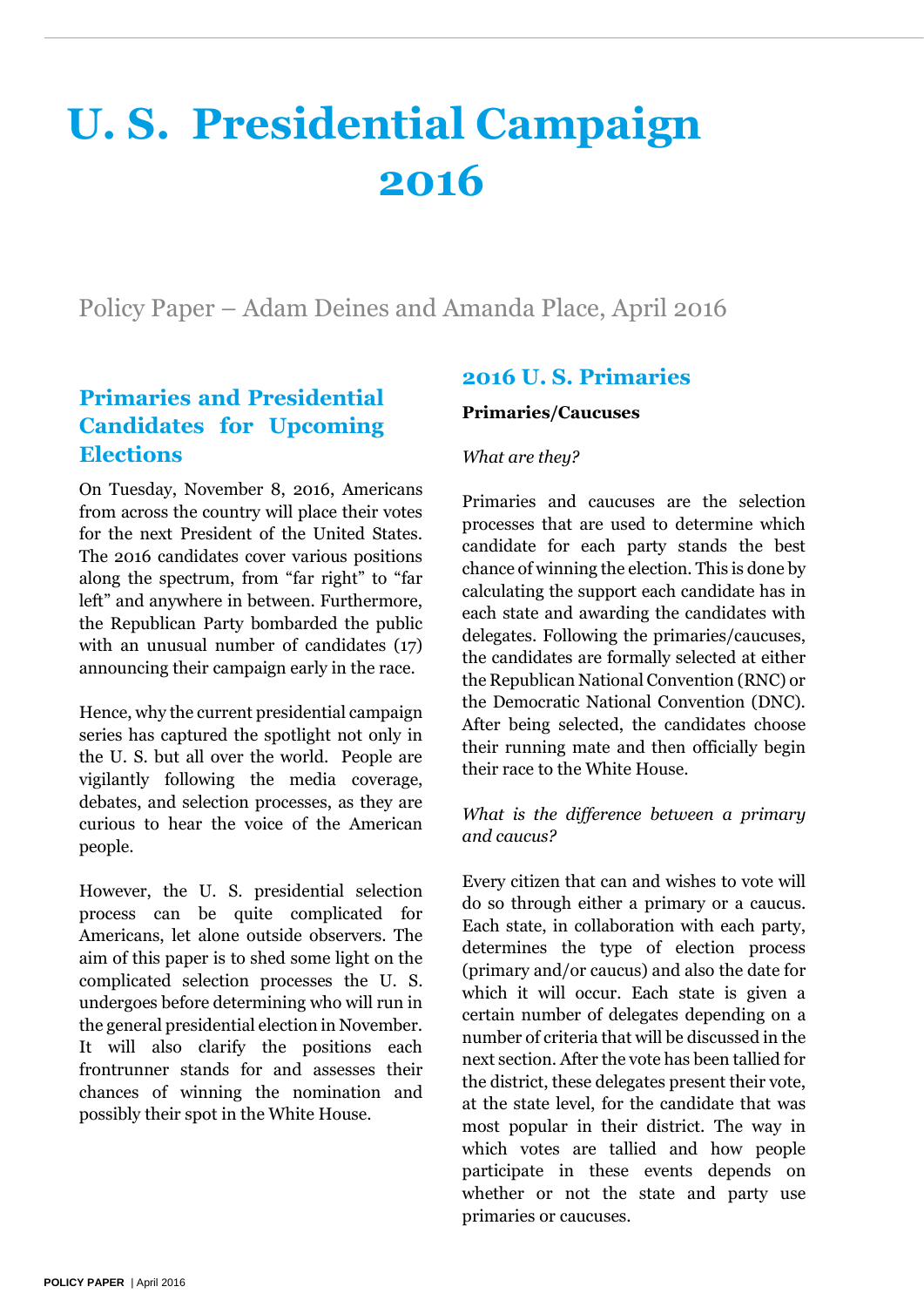#### **Primaries**

Primaries are a somewhat new in the U. S. voting system, having appeared at the beginning of the 20th century. 1, <sup>2</sup> They rapidly gained popularity due to the thought that they give more power to the citizens on which candidate they want for each party. <sup>3</sup> Much like the actual election, in a primary, each citizen is able to vote, via secret ballot, for the candidate they prefer most.

Not all primaries are the same and they can vary from state to state, and even within the state. There are 3 main types of primaries used in the U. S.: open, closed, and semiclosed. The type of primary is based on who is allowed to vote. 4

**Open primaries** allow any registered voter to vote in the election, regardless of party affiliation. These are the most open and allow independents and opposing party voters to weigh in on their opinion. However, voters are restricted to vote in only one primary, preventing voters from voting in both the Republican and the Democrat primaries. Open primaries have one major flaw, although typically only on the local level, in that voters may strategically vote for the weaker candidate in an opposing party's primary<sup>5</sup> .

**Closed primaries** permit only registered and party-affiliated voters to participate. Thus, a registered democrat can only vote in the democratic primary in that state. These are the most restrictive primaries. They do not allow independents or voters from the opposing party to vote<sup>6</sup> . These can be limiting as it does not account for the potentially large number of independent voters.

**Semi-Closed primaries** work in much of the same way as closed primaries, except that they allow for independent voters to participate as well.

#### **Caucuses**

Caucuses were the original method used by the U. S. in order to select candidates for the general election. They consist of groups of people from each district meeting in designated caucus assembling areas and have open air discussions on prospective candidates. The meeting is concluded with a public vote, often by counting hands or by having people physically group together for their candidate of choice.

Caucuses are usually closed in the same manner as in closed primaries. Only voters registered with a particular party can vote in that party's caucus. However, there are four states with open caucuses that allow for independent and affiliated voters to vote in either party's caucus. Nevertheless, it should be noted that only one of the mentioned four applies to both parties. For the other three states, these open caucuses are held only by the Democrats while the Republicans have either a closed caucus or a primary. 7

#### *How does it work?*

As discussed above, states can vary between the different types of caucuses and primaries. However, each party can have a different format for their candidate selection process. One party may have an open primary while the other might have a closed primary, but it does not end there. It can even be a mix of a primary and a caucus. For example, in Idaho, Republicans hold a closed primary while Democrats hold an open caucus. While it is much more common that a state will have the same selection process for each party, this is not always the case.

Furthermore, there is more depth to the voting process and delegate distribution. The Democrats use proportional distribution for each state. If a candidate gets a certain percentage of votes, then they are guaranteed at least that percentage of delegates from the state. Republicans, on the other hand, have three different types of delegate distribution: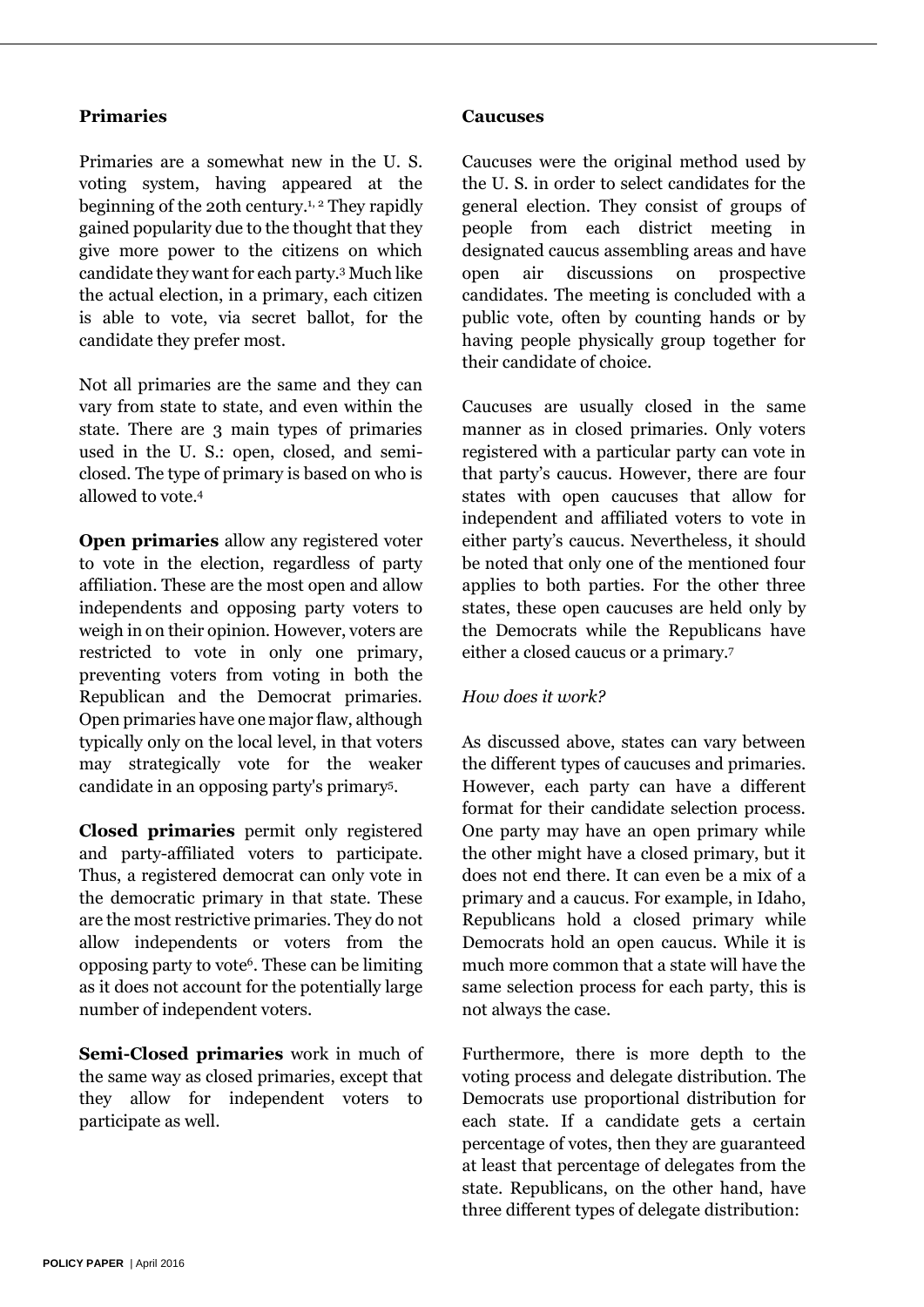## Proportional

 Like the Democrat's sole method, based off of a proportion of votes. Many states have a qualifier or threshold that must be broken before any delegates are given<sup>8</sup>.

Winner-Takes-All

 The candidate with the highest percentage of votes will take all of the delegates from that state

Hybrid States

 These are states that use a mixture of both.

# **Delegates**

Delegates are counted differently depending on the party and every state has a different number of delegates for each party. Each party also has a different number of delegates, Republicans have 2,472 and Democrats have 4,762. <sup>9</sup> There are 3 main types of delegates, District-Level, At-large, and "Other".<sup>10</sup>

District-level

• Delegates that are awarded based off vote totals in each of the state's congressional districts. These delegates are pledged/bound to the results of the vote for the districts they represent.

At-large

 Delegates that are awarded based on a state-wide vote. Like the District-level, these delegates are also pledged/bound to the results of the state-wide vote.

**Other** 

 These delegates are comprised of party leaders and party supporters in each state. Some of their votes are tied to state results. However, many, in the case of the Democrats, are superdelegates and can vote in whichever way they please at their respective convention.

The aforementioned processes come together to form a basis for officially selecting the next presidential candidates. The votes come together at the RNC and DNC where candidates are chosen based on gained their support. The minimum requirements to win the nomination are 1,237 delegates and 2,383 delegates for Republicans and Democrats respectfully. Of the 4,762 Democratic delegates, there are 712 super delegates that can put their vote behind any of the democratic candidates. <sup>11</sup> This represents 15% of the delegates and could swing the decision in favor of the candidate that collects more of them.

# **Who Are the Candidates?**

# **Republicans**

## *"Make America Great Again!"*

Since June 16, 2015, **Donald Trump** has been campaigning for the 2016 presidential election as a Republican. <sup>12</sup> He is a real estate mogul, businessman, and TV personality, who has reportedly made millions throughout his career. He has no direct political experience through public office or as an aide. This puts him at a bit of a disadvantage compared to the other candidates who have held at least one form of elected political office at one time or another. <sup>13</sup> He is considered a wild card among all of the nominees and represents, for some, a change from the norm. He uses strong and even racist rhetoric in order to appeal to his voters. He is classified by many of his supporters as someone who "tells it like it is"<sup>14</sup>. His rhetoric has allowed him to dominate the news and push himself into the spotlight more than any other candidate. This has proved troublesome for other Republican candidates who have struggled to get attention and their position out to the public.

Politically, Trump identifies himself as very conservative on a few issues. <sup>15</sup> The primary issues tend to be in regards to immigration, the military, and taxes. Socially he tends to be quite moderate in terms of abortion, same-sex marriage, and even the military to a certain degree. 16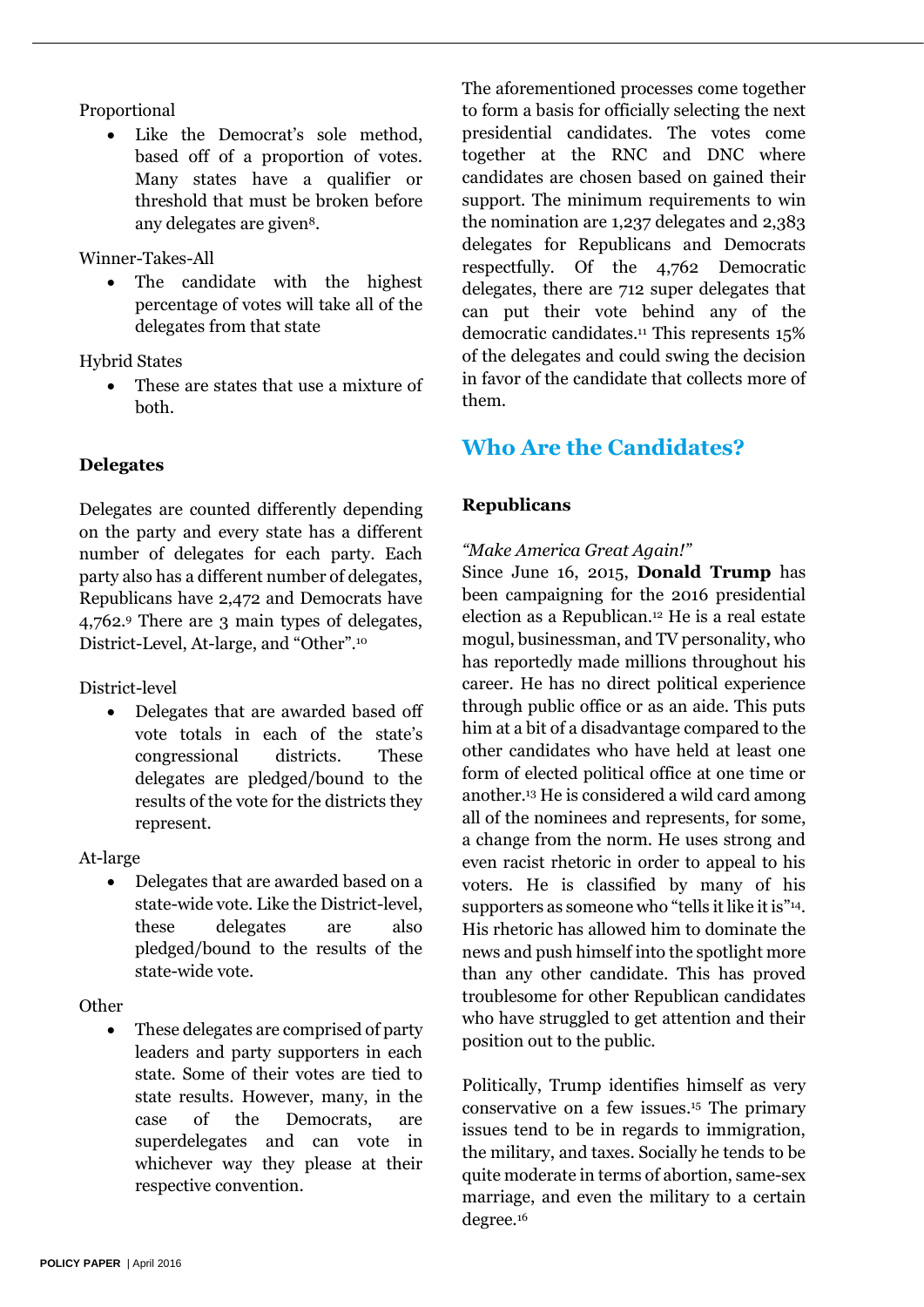## Immigration

- Build a wall across the southern border of the United States of America and "make Mexico pay for the wall". 17
- Tighten restrictions on foreigners coming into the U. S. for economic gains (i.e. better employment opportunities). 18
- In addition to the issue on illegal immigration, Trump has also called for a ban on allowing more Muslims into the U.S. for an undetermined period<sup>19</sup>.

## Healthcare

 Wants to repeal the Affordable Care Act (commonly known as Obamacare), and, instead, to implement a free market system throughout the U.S. in regards to purchasing health insurance and prescriptions<sup>20</sup>.

## Taxes

- Reduce the number of tax brackets from seven to four with the highest tax bracket at 25% (3i, 3h). Lowering the maximum corporate tax along with the removal of certain taxes such as the "death tax".
- Close loopholes and deductions and tax overseas accounts. 21

Military/Foreign Policy

- Build up the military and maintain its strength. However, he is not aggressive and will not invade countries for no reason. He was against the Iraq war when it started.<sup>22</sup>
- In regards to foreign policy, many fear what he will bring to the table. The anti-political correctness ("tell it like it is") philosophy which his supporters favor is feared to not fair too well in international relations. With that being said, Vladimir Putin (Russian President) has endorsed Trump. Trump has vowed to renew and better relations between Russia and the U.S. if elected.

Donald Trump is categorized as a populist candidate. He is considered an extreme faction of the conservative party like libertarians and the Tea Party<sup>23</sup>. His usage of the media, despite his gripes with them, allow him to manipulate the masses. An attribute fitting of many past and current politicians, like the Czech President, Miloš Zeman. <sup>24</sup> He is the anti-establishment candidate for the Republican Party<sup>25</sup> and he does not rely on traditional ways of funding and running his campaign. He is dangerous to the Republicans because he can seriously divide the party for many years to come. Rumors have spread that the RNC will try and remove him from the nomination process, a threat Trump has responded to by vowing to run as a third party candidate26. This would split the Republican vote and likely secure the election in favor of the Democrats in the general election.

# *"Reigniting the Promise of America"*

**Ted Cruz** was the first candidate to announce his bid for President on March 23rd, 2015. Cruz has been a sitting United States Senator for Texas since 2013. He studied law and was a part of many different political teams throughout the early and mid-2000's. In contrast to Trump, he is more in line with general Republican Party norms. Furthermore, he represents a more social conservatism which Trump lacks and is attractive to many Republican voters. He is publicly very religious and it has a heavy influence on his politics. 27

Restoration of the Constitution

- A smaller government similar to that which was laid out in the original Constitution of the U. S.
- In terms of rights, Cruz is not outwardly anti-LGBT, yet caught some flak for appointing anti-LGBT activists onto his "Religious Liberty" panel<sup>28</sup>

Immigration

• Build a wall along the southern border, increase border security, and increase deportation rates.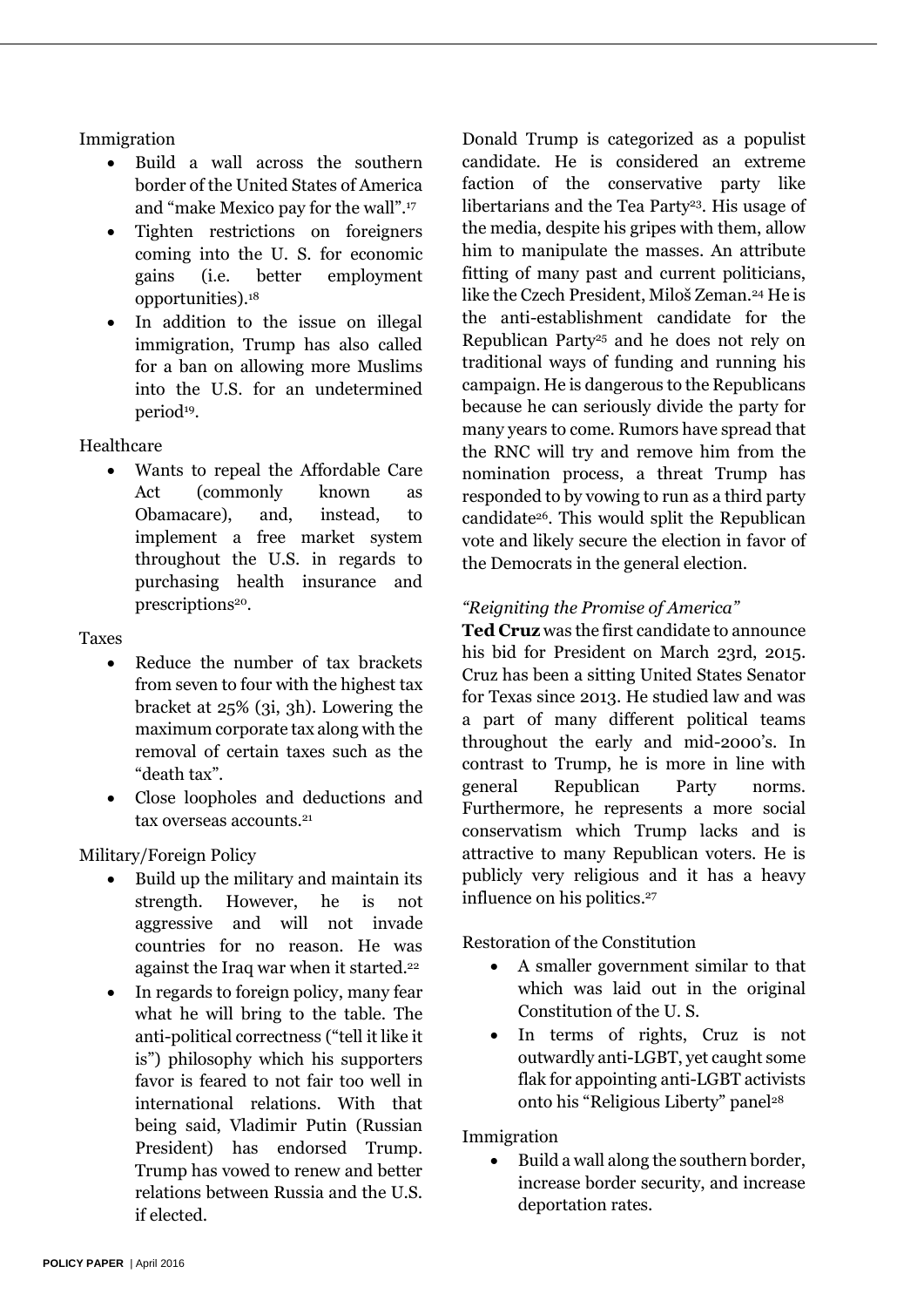Halt increases for immigration until unemployment in the U.S. can be lowered to more acceptable rates.

Military/Foreign Policy

- Maintain and reinforce the U. S.'s "world leadership" by rebuilding the military and defend the U. S.'s allies and its interests. "What is best for America, is best for the world."
- Ensure ISIS's defeat and continued presence in the Middle East. This presence is to keep radical Jihadists from disrupting American interests.
- Rip up the Iran deal and renew sanctions and pressure on Iran.

Taxes/Regulations

- Remove the tiered tax system altogether and go for a flat rate 10% tax.
- Remove some EPA regulations that are a hindrance to small businesses and farmers.

Healthcare

• Remove the Affordable Care Act and establish free market rules throughout the U.S., potentially allowing for cheaper healthcare.

Ted Cruz represents the only *real* alternative to Trump at this point in the Republican primaries. His stances on some of the "big issues" are more in line with the rest of the Republican Party and, thus, makes him seem like a more viable candidate. This is interesting, considering that his views in regards to the *hot topics* for many Republicans – healthcare, immigration, and the military –are nearly identical to Trump's positions. However, he is still not well-liked by the Republican establishment and moreover, some party leaders and Senators have vowed to revolt against the establishment if Cruz wins the nomination<sup>29</sup>.

# **Democrats**

# *"Hillary for America"*

**Hillary Clinton** joined the race for the presidency on April 12, 2015. <sup>30</sup> She was expected to run for president after losing the nomination in 2008 against Barack Obama. She is a former Secretary of State, New York Senator, and a former First Lady when her husband, Bill Clinton, was President from 1993-2001. Additionally, she is a former attorney and a Wal-Mart board member. She is very pro-women and minority rights and represents another stepping stone for the U.S. as the first female president. She is quite liberal on many of her stances<sup>31</sup>, however, less so than her competitor, Bernie Sanders.

Individual rights

 Pro individual rights. She is a strong supporter of women's rights along with minority rights.

Immigration

- Create a pathway to citizenship for immigrants.
- Continue the immigration policies that Obama put in place.

Healthcare

- Continue to build on the Affordable Care Act.
- Prescription drug prices would be combated by rewarding companies that invest in research and do not increase prices.
- Protect women's access to reproductive healthcare.

National Security/Foreign Policy

- Much like both Republican candidates, Hillary plans to defeat ISIS and global terrorism, along with destroying the ideologies that drive them.
- Plans to ensure the U.S. military maintains its strength and fierceness.

Education

- Removing the costs of 4-year degree programs for residents of that state.
- Relief for those that still have student loans by allowing them to refinance at lower rates.

Hillary Clinton represents the most moderate nominee for the Democrat Party. She is also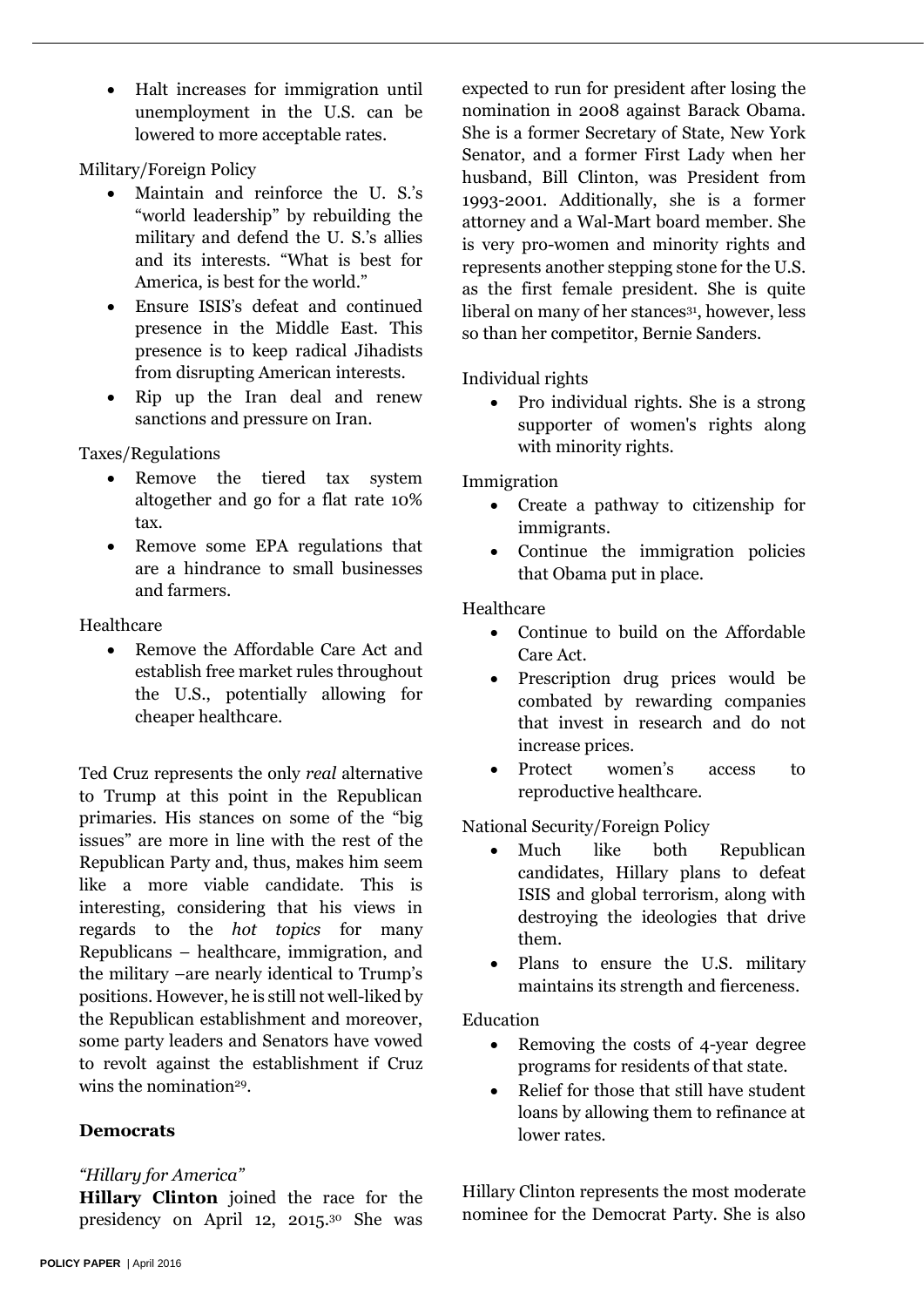the most mainstream candidate being heavily supported by many party leaders and party members in the DNC. She is largely criticized for representing what is wrong with politics in the U.S. She receives large sums of money from Super Pac's and is quite close to many of the big players on Wall Street. Some feel this is grounds to question her loyalty – would she serve the U.S. or Wall Street?<sup>32</sup>

#### *"A Political Revolution Is Coming"*

**Bernard "Bernie" Sanders** entered the presidential race on May 26, 2015. He is the longest serving candidate in the presidential election with over 34 years of elected service. He has spent time as a Mayor, member of the House of Representatives, and is currently a Senator for Vermont. He is the most liberal candidate of the two parties. For the Democrats, he acts as the anti-establishment candidate in that he does not have any obvious links to Wall Street and corporate interests. This disconnect with Wall Street and many of his political stances<sup>33</sup> has made him very popular among young voters.

#### Education

- Tuition-free for all public colleges and universities.
- Lower student loan rates and eliminate the profit gained by the government sponsoring the loans.

Immigration

- Help the current immigrants in the U.S. to gain citizenship and allow them to purchase health insurance.
- Help maintain the border and regulate the inflow of immigrants.
- Removing the deportation programs and detention centers.

#### Personal Rights

- Improving the political, economic, environmental, legal, and physical types of violence to which non-white Americans are subjected.
- Pro-LGBT rights and ensuring that the government will not impede on their rights to marry, receive benefits, healthcare, etc.

 Bridge the wage gap and unfair treatment of women in the workplace and in the legal realm.

#### Healthcare

- Lower the costs of prescriptions by importing from other countries. Also, lower the cost of U.S. prescriptions by banning anti-generic practices.
- Expand Medicare for use by anyone, regardless of income level, essentially creating a one-payer system similar to that of Europe.

#### National Security/Foreign Policy

- Sanders wants to rely on diplomacy first, war last. He wants to use human rights as a standpoint and use the military as support.
- Continue the agreement with Iran of nuclear proliferation and lifting the embargoes.

Taxes

- Tax corporate holding in offshore tax havens.
- Create a tax against Wall Street speculators
- Close tax loopholes

Bernie Sanders struck a chord with many voters this election by providing an option that goes against the norm. Instead of trying to bow to corporate interest in order to win, he is hoping to be able to stand up based on current and past values. However, the biggest problem that Sanders will face is just how liberal he is in comparison to other candidates in this election. He has been labelled as a socialist, which in the minds of many Americans still has a Soviet Union context to it and, thus, scares many in the U. S. While Bernie Sanders is actually more of a democratic socialist, the word still carries weight in American politics and may do more harm than good for him. 34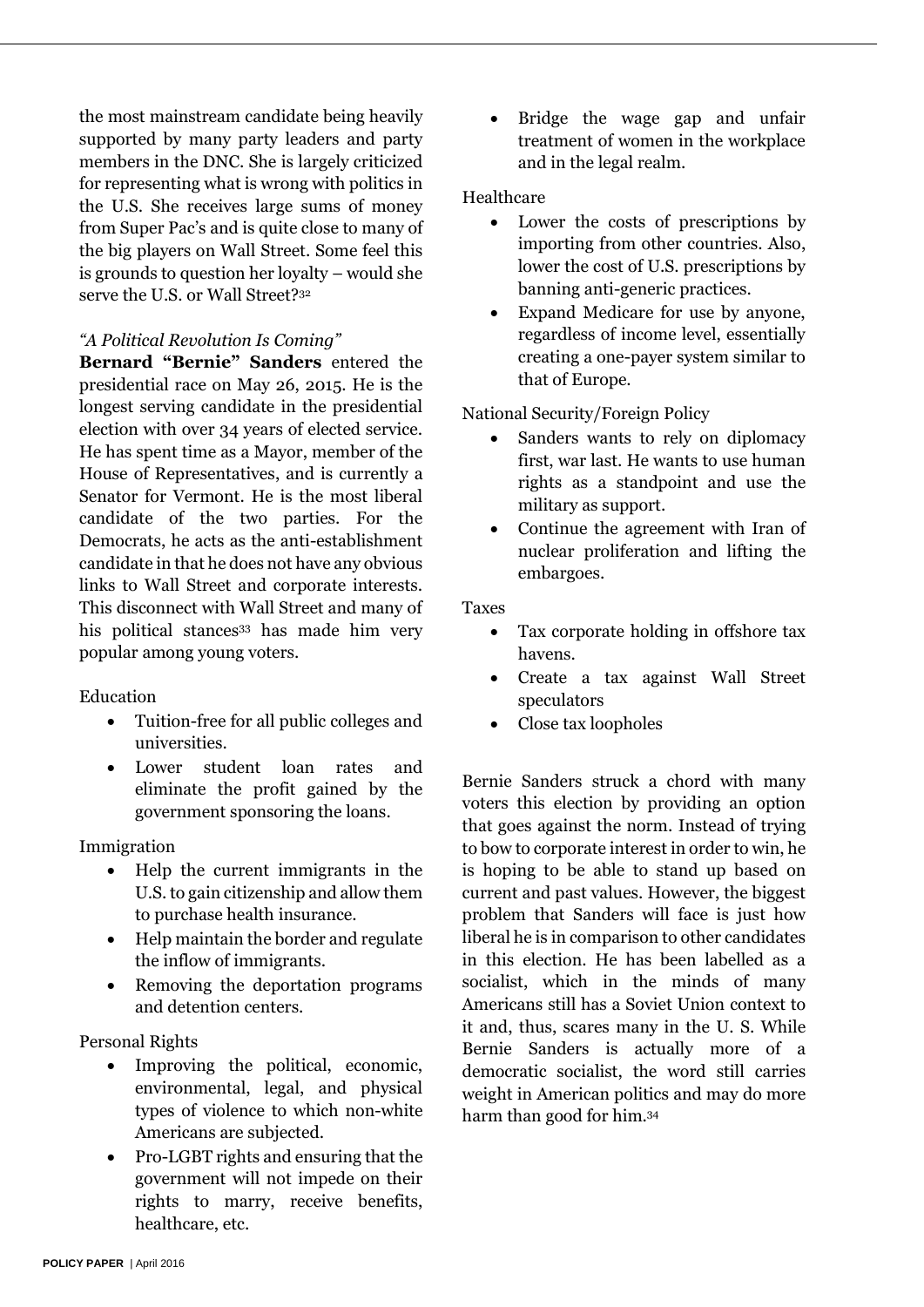# **The Results So Far**



*Figure 1: Republican Delegate distribution as of April 3, 2016*

#### **Republicans**

Since Iowa is a zero-threshold state, many Republicans were able to participate in the caucus. However, following Iowa the Republican candidates quickly dwindled to four main candidates: Donald Trump, Marco Rubio, Ted Cruz, and John Kasich. By mid-March, Rubio saw himself trailing too far behind and suspended his campaign. The decision to suspend the campaign rather than drop out of the race completely is a strategic move that could be used to better his position later. With a suspension, a candidate can keep the delegates they earned, and can withhold them or give them to the candidate they would like to support. Kasich, while as of the publication of this paper, is still in the race, also trails by too much to realistically catch up to the frontrunners this late in the selection process.

This leaves just two frontrunners, Trump and Cruz. Trump currently holds 735 of the delegates with Cruz taking in another 461. The other candidates combined make up another 330 delegates that would be outstanding. Per RNC rules, when a nominee is beaten then they are supposed to support the leading Republican candidate. However, considering the current situation, this has become a contested issue. Donald Trump has rescinded his pledge to back the candidate that wins the

Republican nomination. Ted Cruz and John Kasich have also rescinded their pledges, deeply dividing the party as of now. 35

Around 38% of the delegates are still outstanding in the remaining primaries. This leaves plenty of delegates left for Cruz to pull ahead. Additionally, there is a strong likelihood that Rubio and Kasich will back Cruz in order to secure him as the Republican nominee. All that is needed is 50% +1 in order to win the nomination which equates to 1,237 delegates. Trump is just over 59% of the way towards the nomination, however, he may find it more difficult to gain the other 502 delegates by upsetting the current Republican Party members. Withdrawing his pledge of support and threatening to run as a third party candidate puts a lot of pressure on the Republicans. A third party Trump would nearly guarantee a loss for the Republicans in November.

In terms of states that have been won, some are more important than others. Trump has won 21 states so far with four of those being tossup states. This is important because it may make Trump more popular with undecided voters than Cruz. Thus, giving Trump a better chance at winning the general election in November. There are still a few middle-ofthe-road and leaning voters that will prove to be important in order to win the support of these states. Colorado is one of these states and is the last real tossup state left in the Republican primaries. From then on, the states are more often blue (Democrat-leaning) than red (Republican-leaning) which means that the undecided could still be pushed towards a Republican president. The candidate that performs the best in these states may stand the best chance of winning the presidency. 36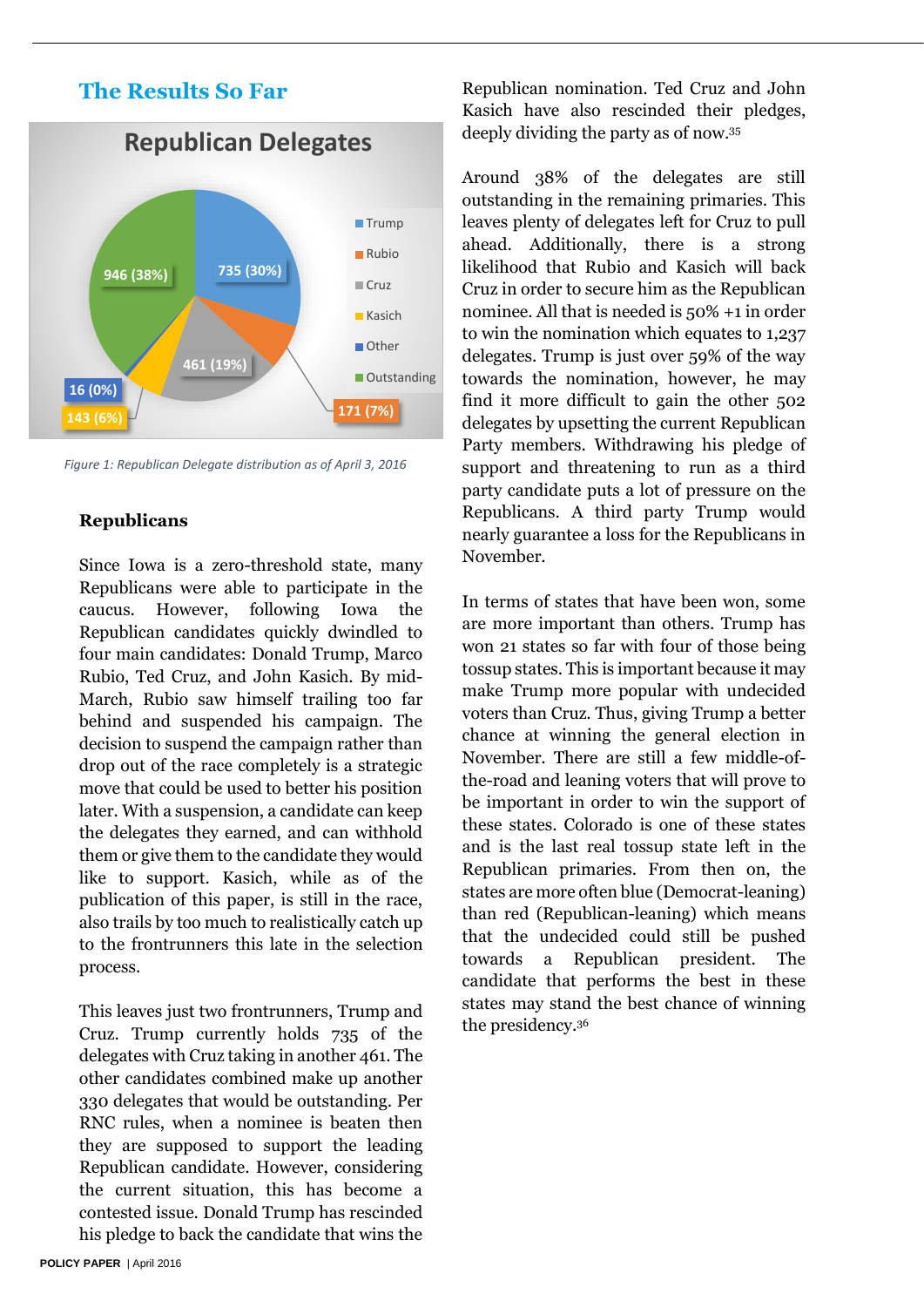#### **Democrats**



*Figure 2: Democrat Delegate distribution as of April 3, 2016*

Unlike the Republicans, only two main candidates have been in the Democratic primaries, Hillary Clinton and Bernie Sanders. These two candidates do not differ much on their stances regarding policies, thus, the race has been fairly close. Hillary Clinton currently holds the most with 1,712 delegates. A third of those are super delegates and will likely prove vital in order to clinch the nomination. Bernie Sanders lacks much of these super delegates but is still managing to be quite strong in the polls.

With about 43% of the delegates still outstanding, the race is far from over. Clinton looks the best in terms of tossup states, holding strong positions in two of them and having won a total of five. Although Sanders did not win these states, he still had a strong showing in them. In the last series of primaries on March 22 and 26, Sanders managed to gain a string of strong wins in five states. Thus far, Sanders is stronger in blue states while Clinton has been stronger in red states. However, there are still many more blue states left in the primary schedule. Most notable being California, New York, and Pennsylvania which hold almost 22% or 1,047 delegates. The strength of each candidate in these three states could very well determine who will win the nomination. 37

In terms of best chances of winning the presidency, Clinton may be the favorite. Bernie Sanders' "socialist" label may make it too difficult to sway the independents. Hillary holds more toss up states and this could be an indication of her popularity with moderates. This may be a very important aspect of the presidential elections. The moderate vote will become the most important and the candidate that can better sway those voters may have the best chance of winning the general election.

# **Conclusion**

The 2016 primaries have been monitored by people from not only in the U.S. but all over the world. Many criticized Trump's entrance into the selection process as a publicity stunt, however, his following has only been growing since. Thus far, Trump is the frontrunner for the Republicans and if selected may pose a significant threat to Clinton or Sanders. However, if Trump runs as a third party candidate, it is likely to guarantee a return to the While House for the Democratic Party, regardless of who wins the nomination. Donald Trump has been making waves and is making this election process entertaining for some, and frightening for others.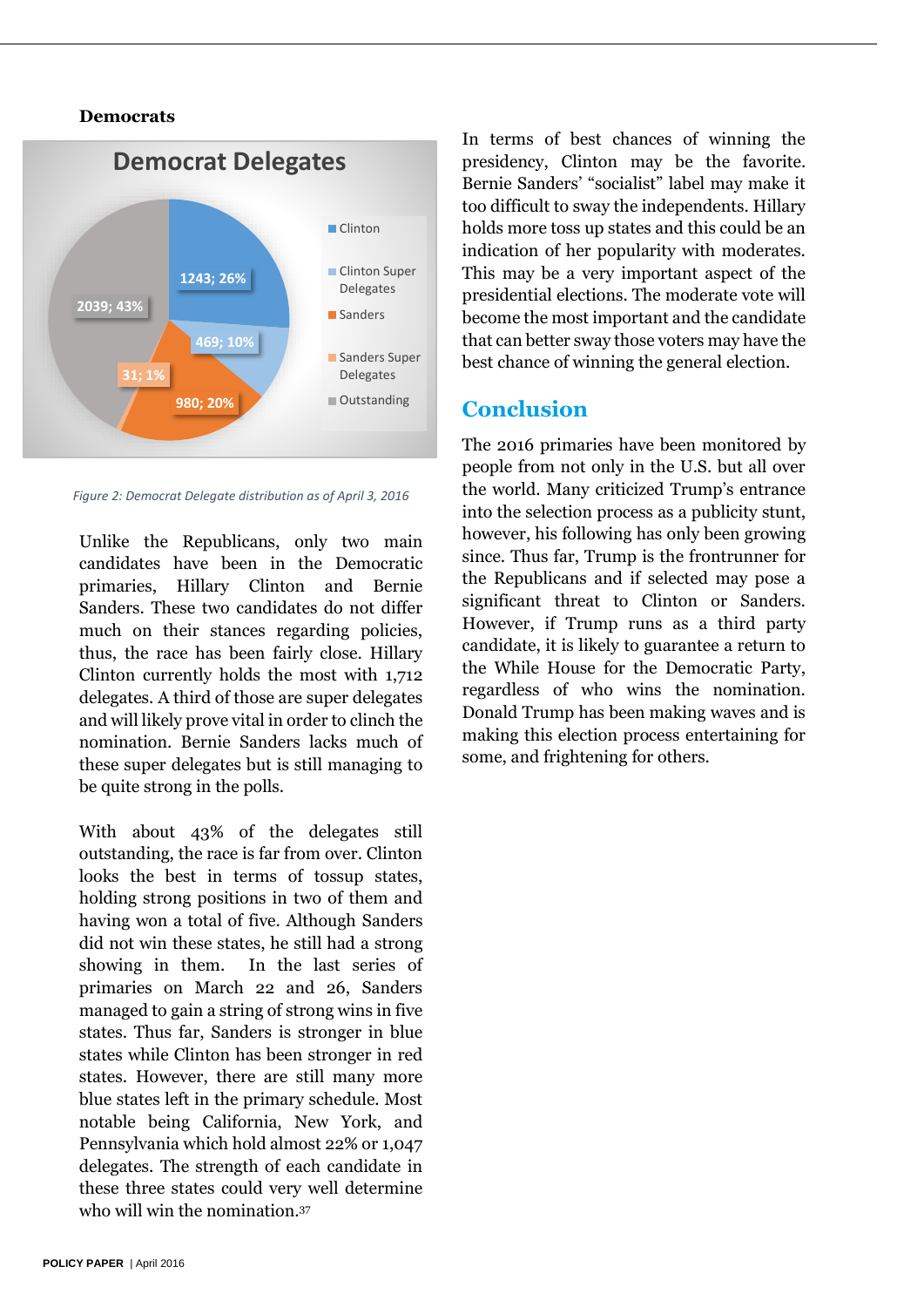# **Notes**

<sup>1</sup> "Government 101: United States Presidential Primary." *Vote Smart*. Project Vote Smart. Web. Mar.-Apr. 2016. -

<sup>2</sup> "Parties and Candidates." *ACE Electoral Knowledge Network*. ACE Project, 2012. Web. Mar.-Apr. 2016.

<sup>3</sup> "Government 101"; *See Note 1*

<sup>4</sup> "Primaries." *FairVote*. Feb. 2016. Web. Mar.-Apr. 2016.

<sup>5</sup> "Parties and Candidates"; *See Note 2*

<sup>6</sup> "Parties and Candidates"; *See Note 2*

<sup>7</sup> "Primaries"; *See Note 4*

<sup>8</sup> Team GOP. "The Official Guide to the 2016 Republican Nominating Process." *GOP*. Republican National Committee, 08 Oct. 2015. Web. Mar.-Apr. 2016.

<sup>9</sup> "Who's Winning the Presidential Delegate Count?" *BloombergPolitics*. Bloomberg, 03 Apr. 2016. Web. Mar.-Apr. 2016.

<sup>10</sup> "Who's Winning?"; *See Note 9*

<sup>11</sup> Andrews, Wilson, Kitty Bennett, and Alicia Parlapiano. "2016 Delegate Count and Primary Results." *The New* 

*York Times*. The New York Times Company, 30 Mar. 2016. Web. Mar.-Apr. 2016.

<sup>12</sup> TIME Staff. "Here's Donald Trump's Presidential Announcement Speech." *TIME*. TIME Inc, 16 June 2015. Web.

Mar.-Apr. 2016.

<sup>13</sup> "Donald Trump." *Inside Gov*. Graphiq Inc., 2016. Web. Mar.-Apr. 2016.

<sup>14</sup> Markovits, Elizabeth. "Trump 'tells It like It Is.' That's Not Necessarily a Good Thing for Democracy." *The* 

*Washington Post*. The Washington Post, 4 Mar. 2016. Web. Mar.-Apr. 2016.

<sup>15</sup> Neidig, Harper. "Trump Defends Himself from Critics on the Right: 'I'm Very Conservative'" *TheHill*. Capitol Hill

Publishing Corp., 19 Feb. 2016. Web. Mar.-Apr. 2016.

<sup>16</sup> Bouie, Jamelle. "Donald Trump Is Actually a Moderate Republican." *Slate*. The Slate Group, 19 Nov. 2015. Web.

Mar.-Apr. 2016.

<sup>17</sup> "Positions." *Trump Make America Great Again*. Donald J. Trump for President, 2016. Web. Mar.-Apr. 2016.

<sup>18</sup> "Positions."; *See Note 17*

<sup>19</sup> Lexington. "Donald Trump's New Anti-Muslim Outrage Is a Fresh Test for His Rivals." *The Economist*. The

Economist Newspaper, 08 Dec. 2015. Web. Mar.-Apr. 2016.

<sup>20</sup> "Positions."; *See Note 17*

<sup>21</sup> "Positions."; *See Note 17*

<sup>22</sup> Bouie; *See Note 16*

<sup>23</sup> [Pehe] Anýž, Daniel, Jan Fingerland, Jiří Pehe and Jeffrey Vanderziel. "U.S. Presidential Elections." Institute for

Politics and Society. American Center, Prague, 31, Mar. 2016. Public Debate.

<sup>24</sup> [Anýž]; *See Note 23*

<sup>25</sup> [Pehe]; *See Note 23*

<sup>26</sup> Schleifer, Theodore. "Donald Trump Again Leaves Open Door to Third-party Bid." *CNN Politics*. Turner Broadcasting System Inc., 02 Apr. 2016. Web. 02 Apr. 2016.

<sup>27</sup> "Religious Liberty." *Ted Cruz 2016*. Cruz for President, 2016. Web. Mar.-Apr. 2016.

<sup>28</sup> Ring, Trudy. "Ted Cruz Appoints Anti-LGBT Activists to 'Religious Liberty' Panel." *Advocate*. Here Media Inc.,

02 Mar. 2016. Web. Mar.-Apr. 2016.

<sup>29</sup> Raju, Manu. "The Ted Cruz Pile On: GOP Senators Warn of Revolt." *CNN Politics*. Turner Broadcasting System

Inc., 22 Jan. 2016. Web. Mar.-Apr. 2016.

<sup>30</sup> "Hillary Clinton." *Inside Gov*. Graphiq Inc., 2016. Web. Mar.-Apr. 2016.

<sup>31</sup> "Issues." *Hillary for America*. Hillary for America, 2016. Web. Mar.-Apr. 2016.

<sup>32</sup> Schwimmer, Larry. "Could Hillary Clinton's Goldman-Sachs Speeches End Her Presidential Campaign?" *The*